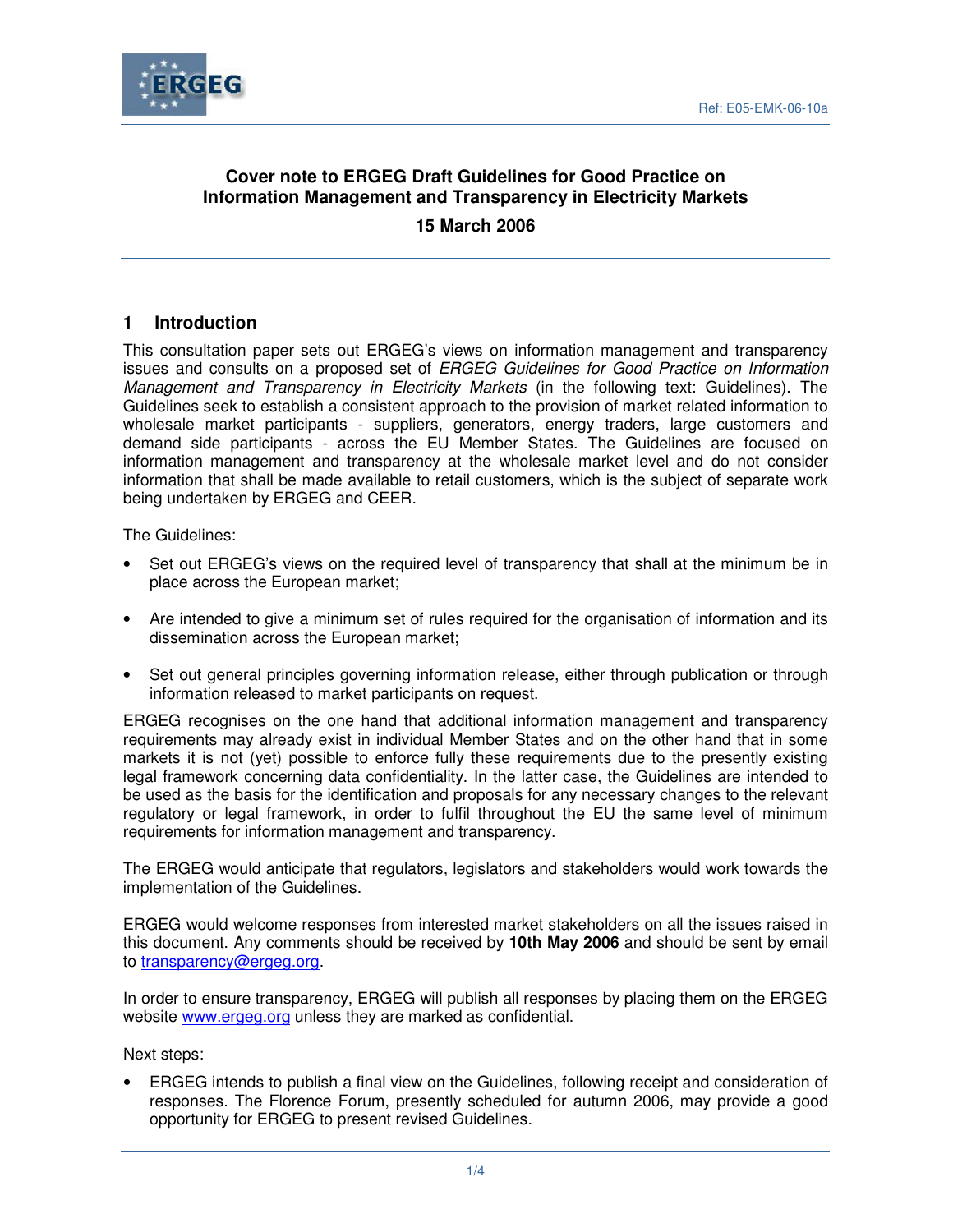

- ERGEG would then anticipate that regulators, working together with stakeholders, will put in place and monitor functioning of the Guidelines to the extent possible. Such work is likely to involve dialogue and discussion with TSOs and market participants. 2007 will therefore be a year of appraisal. ERGEG intends to use this appraisal to identify the need for proposals for any necessary changes to the relevant regulatory or legal framework, in order to fulfil throughout the EU the information management and transparency requirements.
- It is also likely to be the case that parallel market and legislative developments will have a bearing on this period of monitoring and appraisal. Final reports by both DG TREN and DG COMP on the functioning of the electricity market are due by end 2006 and both are likely to contain analyses and remedies extending to transparency issues. Market integration through the formation and continuation of the 'Regional Initiatives' proposed by ERGEG is also likely to raise strongly the issue of transparency, and to develop policy further.

ERGEG will therefore need to assess the implications for the Guidelines, if any, when further findings are made available from one or more of these sources.

## **2 Rationale**

ERGEG considers that the establishment of a clear pan-European framework for information management and transparency is of utmost importance for the development and functioning of competitive markets. The availability of and access to information, both across and between Member States, at all levels of the electric power supply value chain is of vital importance to market efficiency for the national markets and for the European Internal Electricity Market (IEM). In some instances the lack of sufficient and transparent information is considered to be undermining competition and hampering market development.

Furthermore, the holding or dissemination of market information itself, if done in an asymmetric or discriminatory manner, is likely to damage wholesale market confidence significantly, deter new entry to the market and hamper the competitive process. Information gaps and inconsistencies related to trade across borders may have a significant effect on cross border trade and investment and therefore ultimately on the development of the IEM.

Electricity wholesale markets are dynamic environments, with electricity suppliers, generators, traders and demand customers taking constant decisions, in various timescales, regarding their participation in those markets. The availability of relevant ex ante information on key issues, such as expected levels of demand, network investment and capacity allocation, forthcoming generator and network outages, clearly have the potential to impact upon a market participant's decisions within the market. For example, timely access to relevant demand forecast data, in varying timescales, will support a supplier in managing his portfolio and should therefore reduce e.g. the costs of imbalance.

Equally the availability of timely and accurate ex post information is important in helping market participants to understand past market activity and thus to predict future behaviour, which can be achieved within a market based environment. Market participants depend heavily on their access to such information and the absence of such information is likely to lead to inefficient decisions being taken and increase the risk faced by market participants. Any such absences are likely to have a negative impact on price formation, trading and investment decisions and competition.

In view of this, ERGEG considers that an adequate level of transparency is of vital importance for market efficiency and for economic welfare.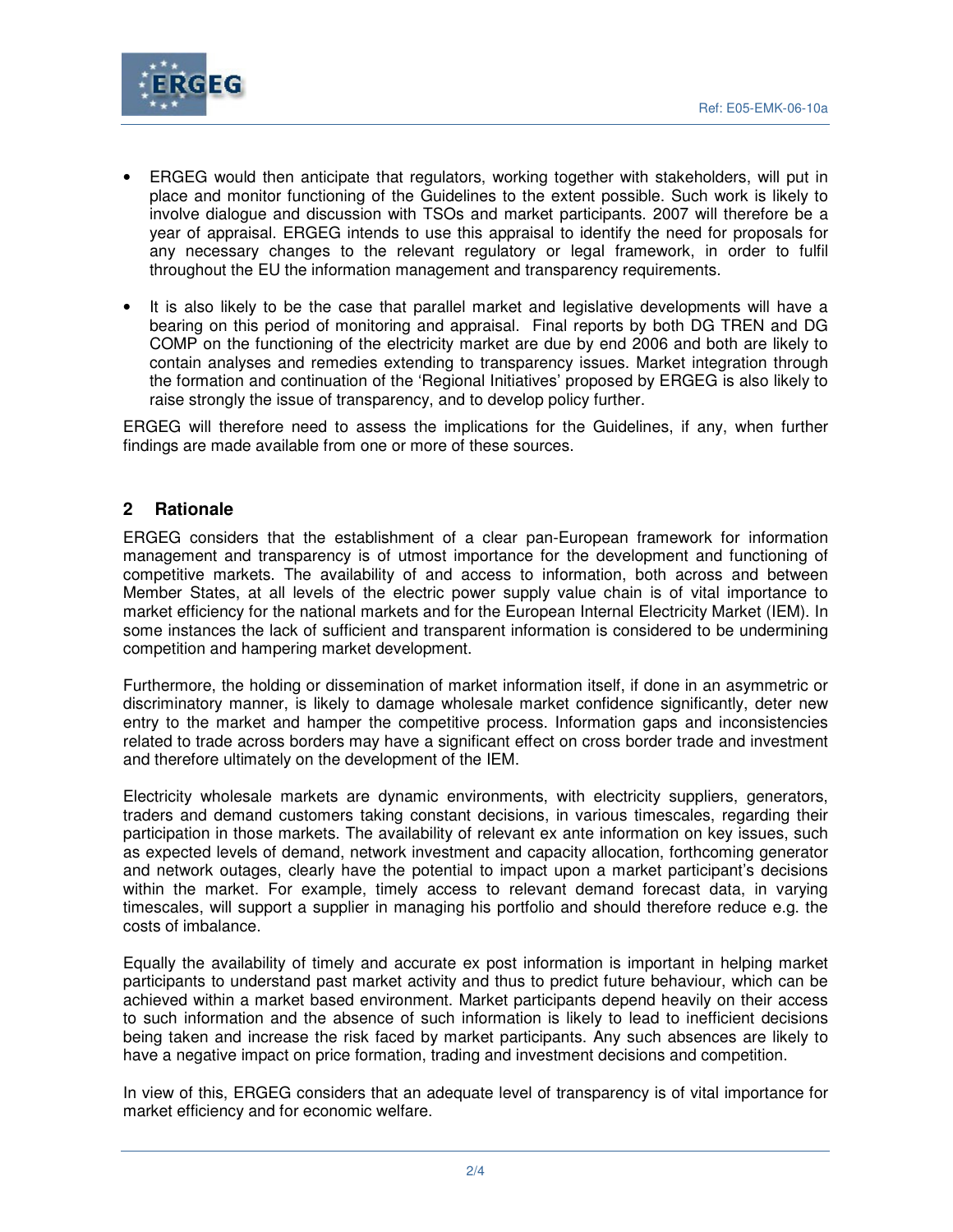

This echoes views made elsewhere. DG TREN in November 2005 published a 'Report on progress in creating the internal gas and electricity market' which stated that appropriate rules on transparency together with obligations to disclose important information, such as available generation capacity, must be in place. DG TREN noted that a situation where only the incumbents have the information necessary to trade effectively in the market is unacceptable. The DG COMP's energy sector inquiry (Energy Sector Inquiry - Draft Preliminary Report, 16<sup>th</sup> February 2006) for example stressed the importance of transparency. The 'Preliminary Report' confirmed the lack of transparency on wholesale markets and stated that 83% of market participants are not content with current levels of transparency.

ERGEG is also aware of complaints raised by market stakeholders, concerning the lack of adequate transparency, which acts to restrict market liquidity and the development of a competitive market. At the XII Florence Forum, a number of stakeholders (for example, Eurelectric, EFET, ETSO, etc.) stressed the need for greater market transparency. In their statements the stakeholders called on European energy regulators to secure the release of more information about, among others, transmission, demand and generation in European electricity markets, concluding that further information release will improve wholesale market competition, remove entry barriers and underpin the acceleration of European liberalisation. This is a view that ERGEG shares.

Whereas the highest possible information transparency for the market is an ultimate goal of the Guidelines, it must be borne in mind that in some cases, general access to certain information, or access to certain information in the non-aggregated format might introduce a danger of collusive behaviour or market distortion. For example, publishing detailed information on planned times of generators unavailability long in advance might motivate some market participants to withdraw additional generation capacity at those times, in order to create artificial scarcity and boost prices, what would result in unjustified higher revenues and profits. Whereas the Guidelines do not propose detailed treatment and remedies for such specific cases, the general aim remains at offering to the market all the detailed information needed and, where it is proven necessary from the perspective of non-discrimination, equal opportunity and fair regulation, impose additional ring fencing and/or regulatory measures to prevent misuse.

## **3 The Need for Consistency**

At present, arrangements for providing market participants with information related to electricity markets vary considerably across Member States. As we move towards IEM with increased cross border activity, there is a clear need for consistency in available market information between Member States to ensure that disparity of information does not impede cross border activity. This means that at least general principles on information transparency shall be adopted. Furthermore, it is also considered appropriate that a set of required information is identified to provide guidance to regulators and industry on this important issue.

ERGEG considers that a framework of sufficient transparency shall be set subject to national legislation and monitored by regulators through ERGEG. A common, coordinated approach of relieving information "asymmetry" through disclosing necessary data and information on all components of the electric power supply value chain - generation, transmission, distribution, supply, balancing, etc. - in a consistent and compatible manner will significantly contribute to maintaining and improving the operational security of the European electric power systems.